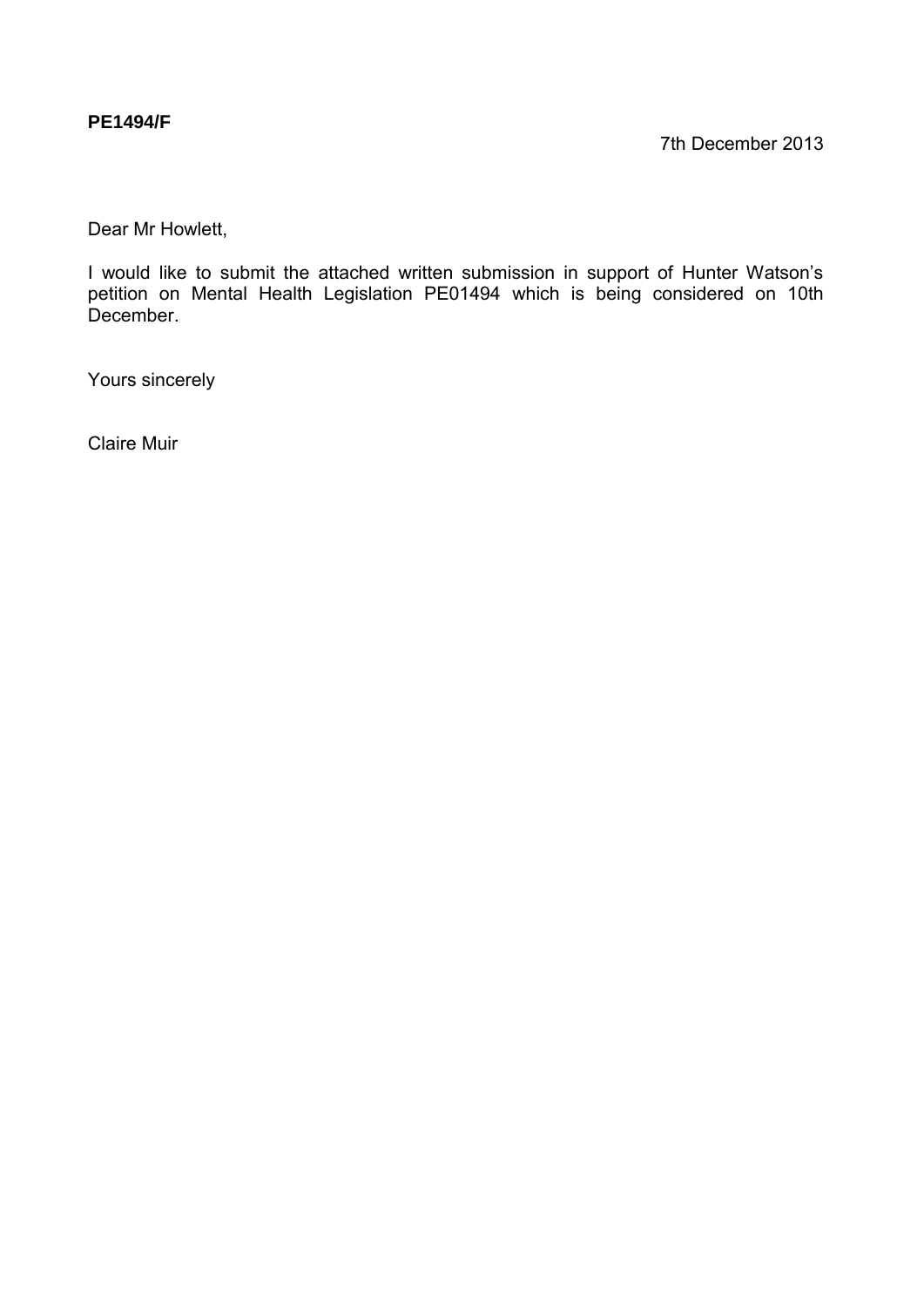## Submission by Claire Muir

At a meeting with the nursery my husband and I were told that my daughter was used as a rag doll by the older children. Incensed by this I asked my health visitor Ms K if she thought this was acceptable.

I read the nursery complaints procedure which said any complaint is confirmed in writing within 24 hours by the nursery. I asked them to comply with this and received a letter from the nursery dated  $20<sup>th</sup>$  July, 2006.

Ms K said she'd come round to my house. Unbeknown to me she'd already phoned the nursery which said there was no cause for complaint and Ms K had decided it was all in my mind before she parked the car outside our home. I found it VERY frustrating as all I knew while she was with me was that she wouldn't listen but kept arguing and I found I was trying to convince her but I didn't know she'd made a decision it was all in my mind. Had I known about the phone call, I would have taken her to the nursery and shown her ALL the children had photos up and pictures up except my daughter who was without doubt not in a group.

Ms K then wrote the letter that led to me being sectioned, a letter dated  $27<sup>th</sup>$  July 2006.That letter I did not see or know anything about until the first tribunal at which I was very drugged up.

I was unable to refute the allegations in the letter until I was out the hospital and was able to prove it was not all in my mind with my husband, friends and nursery letter, lots of substantial evidence. Useless if you don't have a chance to refute anything at the first tribunal.

The first time I met Dr B, the locum who sectioned me, he behaved like an agent provocateur and I thought he behaved like a mad bully for 3 hours. There was certainly no opportunity to show the letter from the nursery in order to establish that my concerns about my daughter's education were not paranoid delusions as Dr B imagined.

An MHO consented to the section based on this wrong information before he met me.

After much ado about nothing my first tribunal was set and I knew the date. This was the extent of my knowledge of tribunals. To say I was unprepared is an understatement. I still knew nothing about why I was detained, what the treatments were for or anything. During the tribunal the health visitor's letter was produced and the head of the tribunal made a reluctant Dr B give me a photocopy. The tribunal transcript states I was muttering but I thought with my advocate and my solicitor present my mutterings about having a chance to adjourn and discuss refuting the 'evidence' would be given some credence. After all what are tribunals for if you can't refute anything?

I was there, drugged up, confused, in a bright green summer maternity dress in October, a humiliating experience, seeing evidence for the first time – I would not have been surprised to see shackles on my ankles, I felt so dragged down and ill prepared. I'd been held by my jailors for three weeks, beaten up, drugged almost to death at one point, no fresh air, no fruit, no exercise. Lots of sensory deprivation and away from my 3 year old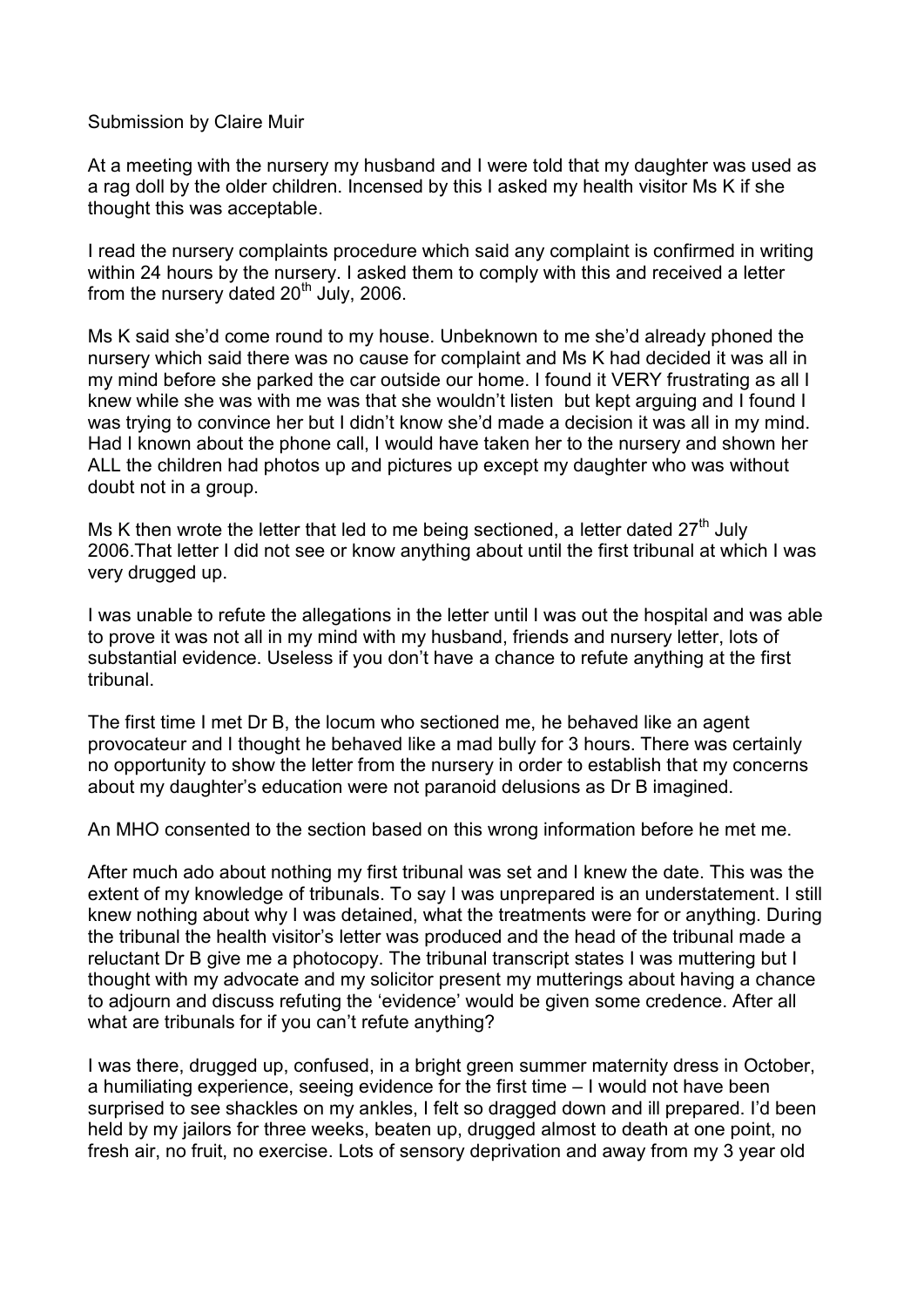daughter even though I was her main carer and stay-at-home mother. Lots of passive smoking. All that had kept me going was that I'd read John McCarthy,Terry Waite and Brian Keenan's books about how to survive as a prisoner. But they'd had no drugs.

When I asked what human rights I have I was told in no uncertain terms by several people I have no human rights as I am no longer considered human. Going into the tribunal, I was but a guarded captive whose drugs were like shackles. Dehumanised thus, the tribunal began. All the free people had had a rest at home, some time off to prepare and consider what to wear, have their hair done, see a mirror. What a nightmare! Then I had to sit and listen to lots of lies about me. My solicitor started by saying I was ill. I was made to look ill by the drugs. This was before people were even introduced.

Holding a heavily blacked out photocopy of Ms K's letter full of wrong assumptions, all I really knew was that this was obviously wrong. I was in no fit state to instruct without any guidance whatsoever. My solicitor was just a name on a scribbled list on a scrap of paper which my advocate showed me. Surely that is not how to choose a representative, particularly when one's life depends upon their expertise. The only conversation I had with her was when she overwhelmed me with forms to sign. To this day I have no idea what they were but assume it was to entitle her to legal aid. She talked over me when I mentioned the admission assessment saying I was not obviously detainable. No one seemed to agree with Dr B that I was ill, even senior staff on the ward wrote they disagreed. None of that came up. In fact, I had not been given any piece of paper to keep. Yes, I'd been given countless purple books and signed the solicitor's forms but the books just bore no resemblance to what was going on. I'd seen none of the evidence that I had a detainable mental disorder.

On the morning of the first tribunal my solicitor had been told I was too ill to attend. The MHO had not wanted me to attend. Somehow, his opinion of me being too ill to go was overruled.

After a consultant reported that he could find no signs or symptoms of a mental illness I eventually got out of hospital. However, the consultant imagined that it was the drugs that made me appear well so I was put on a community based compulsory treatment order. The MHO had me seeing people every day.

Dr B was someone who told lies. He did this most obviously on an application form to extend my compulsory treatment order. He claimed to have interviewed me on the  $3<sup>rd</sup>$ May 2007. However, with the aid of my diary I was able to prove that would not have been possible. The Mental Welfare Commission required that another consultant interview me. That other consultant found that I was well but recommended that I remained on a compulsory treatment order on the grounds that Dr B had diagnosed me as being psychotic seven months previously.

Fortunately, I was eventually placed in the care of a different consultant. Since he could detect no identifiable psychiatric disorder he revoked the compulsory treatment order. That happened before the end of 2007.

Although it is now over six years since I was forced to take an antipsychotic drug, I worry in case the MHO who was instrumental in having me detained in September 2006 finds